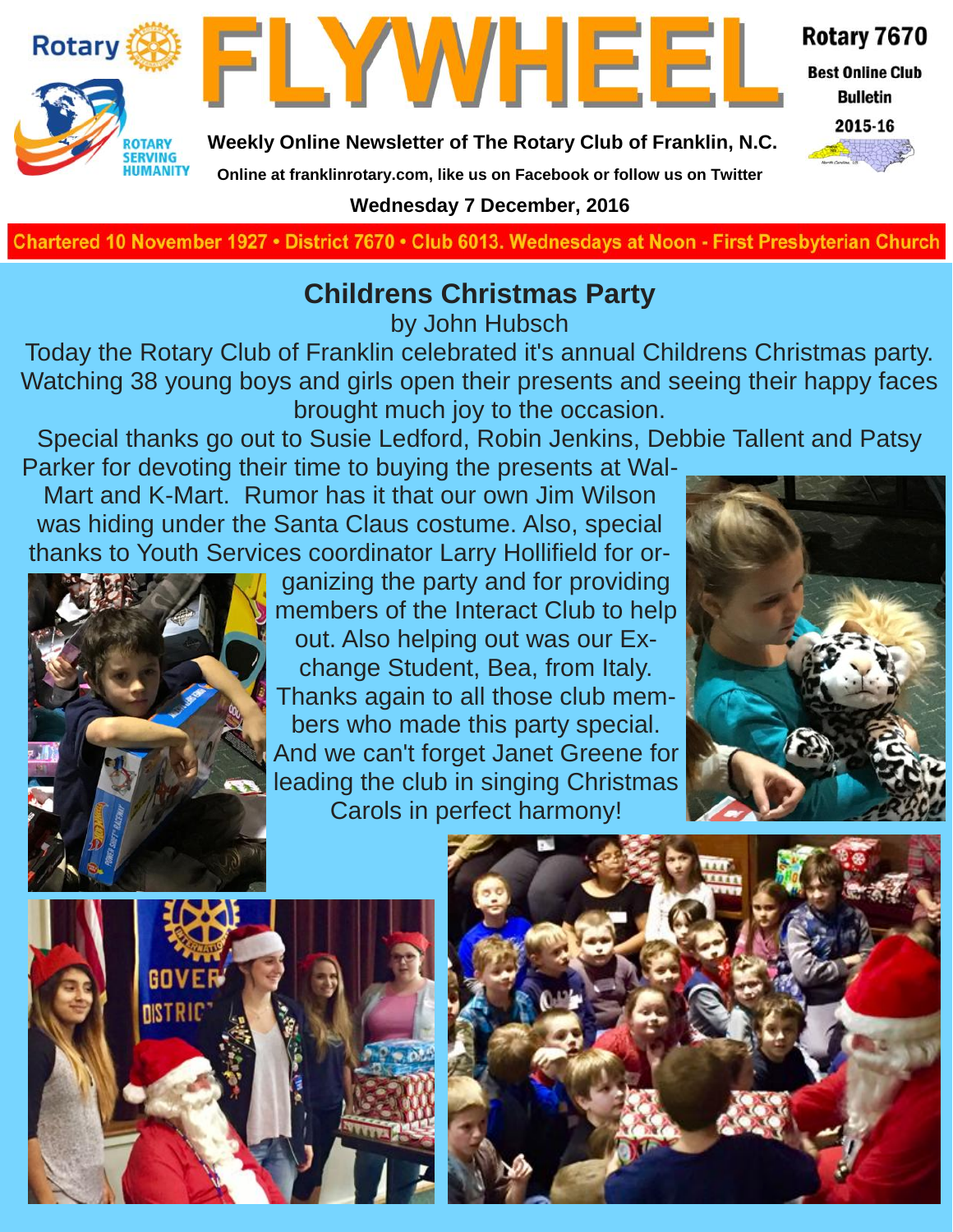



**Weekly Online Newsletter of The Rotary Club of Franklin, N.C. Online at franklinrotary.com, like us on Facebook or follow us on Twitter Wednesday 7 December, 2016**



**Best Online Club Bulletin** 2015-16



**Charted November 29, 1927 • District 7670 • Club 6013 Wednesdays at Noon - First Presbyterian Church**

## **Back Packs This Monday!**

Community service co-chair Patrick Betancourt announced to the club the next backpack fill is THIS MONDAY 4-6p at CareNet. If you need a makeup this is a great way to do it!

### **Club Christmas Party Dec. 15**

Sign up now available for The Rotary Club of Franklin Christmas Party scheduled for Thursday December 15th at Mill Creek.



Cost is \$20 per Rotarian and \$40 per Rotarian Couple. Mark your calendars..this is always a great time of fellowship. Please let Patsy know if

you can attend. **We will also be drawing for the HUGE 50 50 Pot with ONE CARD LEFT and of course the tacky sweater contest! Don't miss it!**



## **Bea is in a Play!**

Our foreign exchange student Bea is in a FHS Drama Dept. performance this

weekend Dec. 9th-10th 7p each night at the FHS Auditorium. The title of the play is "The Scenes of Christmastime". Cost is \$5.00 per person. Don't miss it!



### **Interact Helping a Family**

The RC of Franklin Board agreed to match dollar for dollar monies raised by the FHS Interact Club to help a family in need this Christmas in the "Adopt a Family" program. The Interact club has selected a young mother and her daughter. Stay tuned for all the details!

## **Rotary Service**

**12/21**

Greeter: TBA Prayer/Pledge: TBA

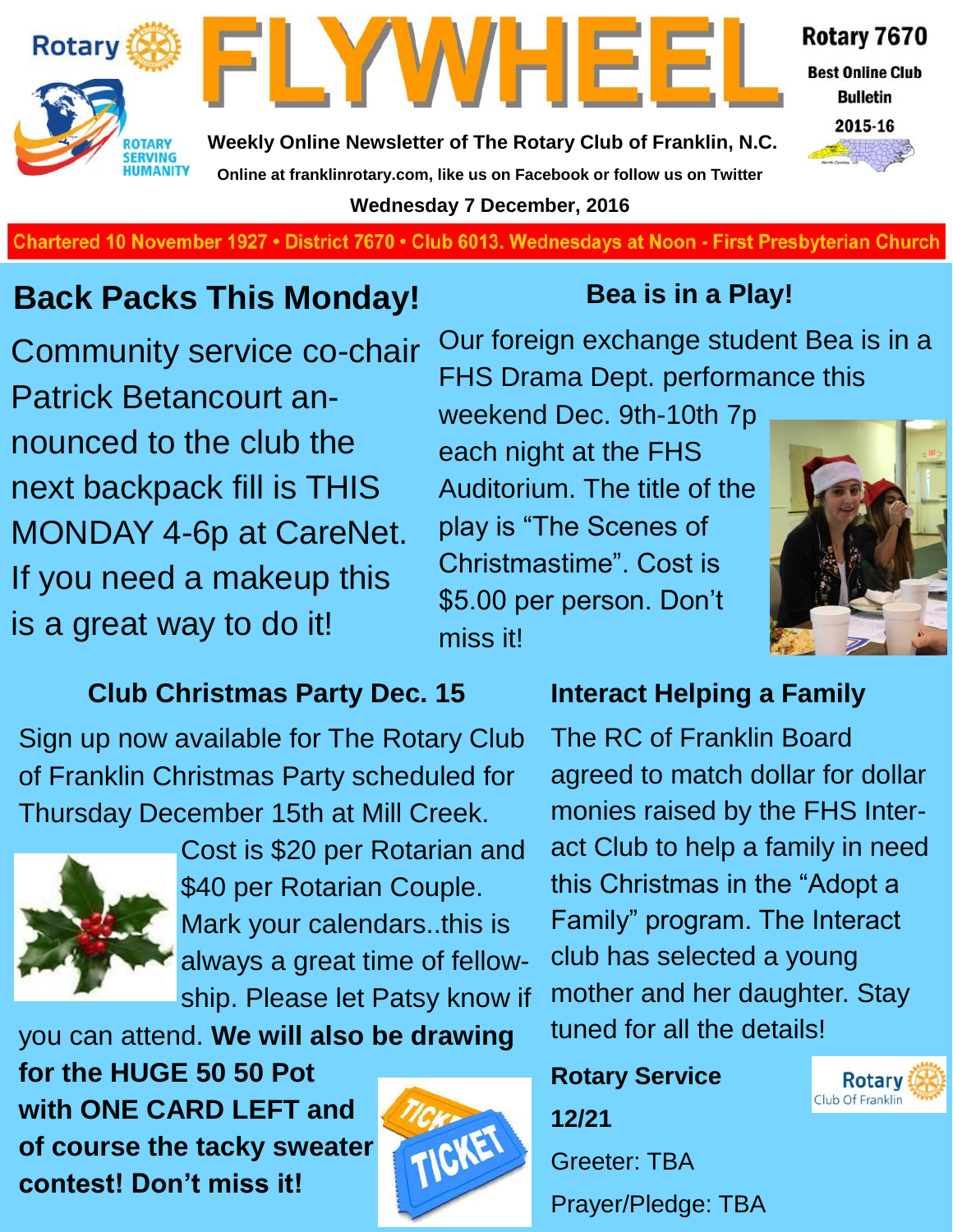



Rotary 7670

**Best Online Club Bulletin** 

2015-16

**Weekly Online Newsletter of The Rotary Club of Franklin, N.C. Online at franklinrotary.com, like us on Facebook or follow us on Twitter**

**Wednesday 7 December, 2016**

**Charted November 29, 1927 • District 7670 • Club 6013 Wednesdays at Noon - First Presbyterian Church**

## **Next BREW Meeting**

Chair Nancie has announced no BREW Meeting in December. Next one Tues. January 3rd at Currahee Brewery in Franklin 530p. See you there!

#### **CLUB INCENTIVE TOSAVE on a LOW Registration Fee for the 2017 RI Convention in Atlanta**

You have till NEXT WEDNEADAY to register for **ONLY \$340 If you register prior to December 15th the club will reimburse you \$100**.Here's the link for registering for the convention… [www.riconvention.org/en/atlanta](http://www.riconvention.org/en/atlanta) **Also you need to hurry because hotel rooms in Atlanta are booking Fast!!!! Here is some additional incentives for registering NOW!…** AND earn a PHF for your club by registering the highest percentage of Rotarians in your club category size for the International Convention in Atlanta June 10-14, 2017 AND a PHF for registering the highest percentage of Rotarians in your club category size for the Young

Leaders and District Conference in Hickory April 28-30, 2017!!



Mark your calendars..our final meeting of the 2016 calendar year will be Wednesday December 21st. Please plan on attending as we hear about a water project in Kenya and plan to conduct a club vote on our 2017-18 board. See you 12 noon!

# **We will Meet 12/21<br>Wour calendars our final Fred's Funnies**



I'm from tech support. I'm here to delete your cookies



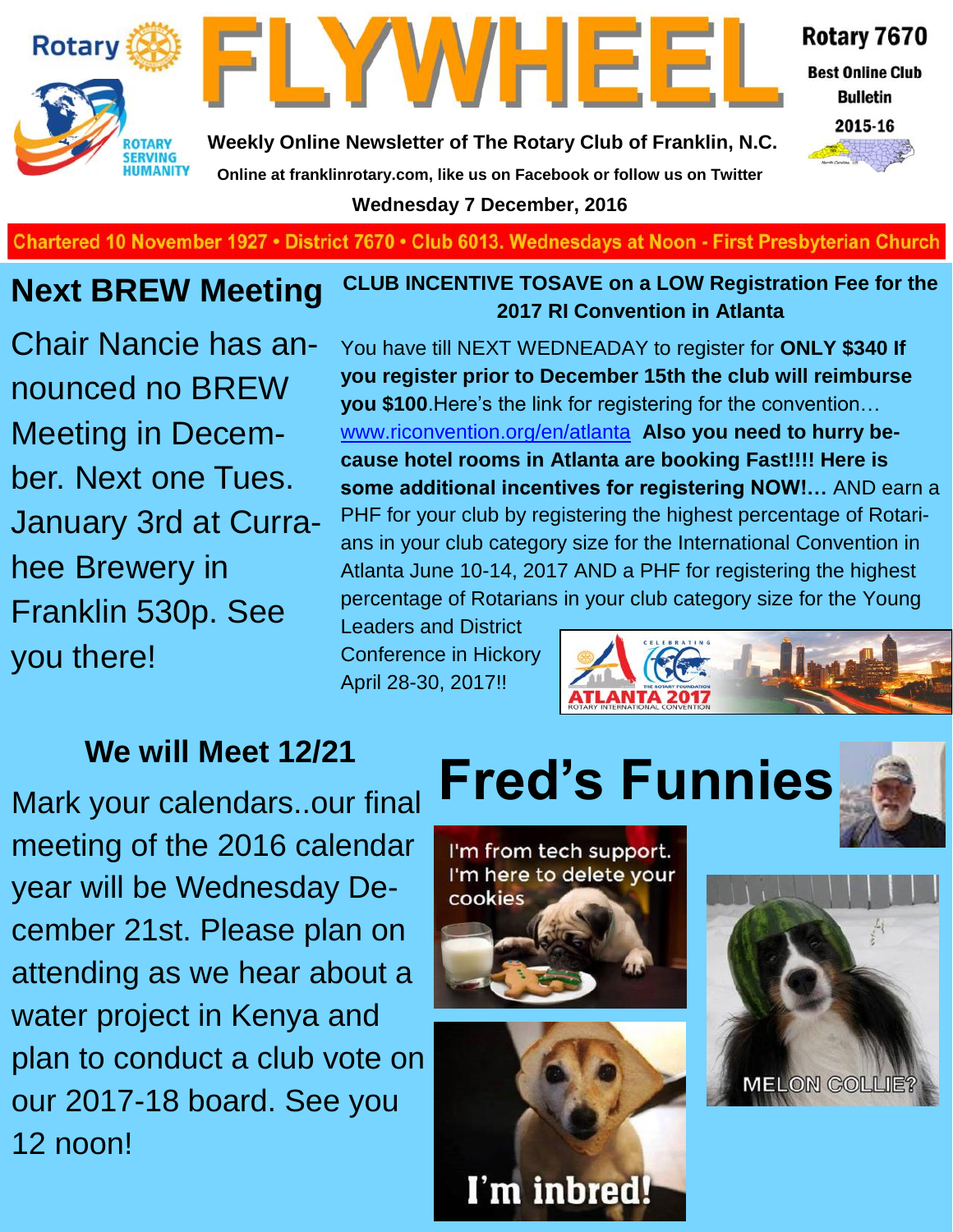



LYWHEE

Rotary 7670

**Best Online Club Bulletin** 

2015-16

**Online at franklinrotary.com, like us on Facebook or follow us on Twitter**

**Wednesday 7 December, 2016**

**Charted November 29, 1927 • District 7670 • Club 6013 Wednesdays at Noon - First Presbyterian Church**

#### **Helping with Fire Relief Efforts**

In the Sevier County area the residents are beginning their cleanup efforts. Many are displaced and living in hotels or other temporary quarters but they do not have any of the basic necessities. **Local residents can go to the Rotary Distribution Center at Boyd's Bear to get for free whatever they need.** The five local Rotary clubs and District 6780 have taken over management of the distribution centers in Sevier County. This is your daily update of the situation. **We are serving between 2500 – 3000 people per day. This need is massive. We need your help. Don't plan to supervise, plan to WORK, WORK, WORK!** We have established a daycare for victims with counselors and dogs. It was opened yesterday and we have a group from UT heading that project for us.

Today's need, in particular, include: • Winter coats all sizes. Children's sizes especially

- Warm gloves for all ages
- shovels
- $\bullet$  rakes
- water hoses
- work gloves
- mops and brooms
- can openers

 **VOLUNTEERS NEEDED THIS AFTERNOON AND EVENING TO HELP ASSEMBLE SHELVING AT THE BOYD'S BEAR LOCATION!!! TWO TRACTOR TRAILER LOADS COMING IN TODAY!!!!! ALSO A LOAD OF PORK AND BEANS!**

All of the above items should be taken to: Rotary Distribution Center Smoky Mountain Jubilee 2119 Parkway Pigeon Forge, TN 37863

There is still a great need for food for the residents who lost everything. Non-perishable food should be sent to: Rotary Distribution Center BOYD'S BEAR Traffic light #8, Parkway Pigeon Forge, TN 37863

The distribution centers are now being managed by the local Rotary clubs. This is a massive operation. They need between 150-200 volunteers per day at the distribution centers! If you can volunteer any time please contact **Past District Governor Jerry Wear at [865](tel:(865)%20228-1670) [-228-1670](tel:(865)%20228-1670)** to schedule the times that you can help. **ROTARIANS PLEASE REPORT DIRECTLY TO PDG JERRY AT THE BOYD'S BEAR SITE We need monetary donations to pay for medicines that are desperately needed by people who lost their medications in the fire.**

Please help. Your tax-deductible contribution can be made here: <https://portal.icheckgateway.com/RotaryCommunityFund/>

**The Club also approved \$1,000 to be given to the fire relief efforts and please bring monies and donated items to John's store (Franklin Office) on the Highlands Road in Franklin. Make checks payable to Oak Ridge Rotary Community Fund…"Firestorm" in the memo line on the check.**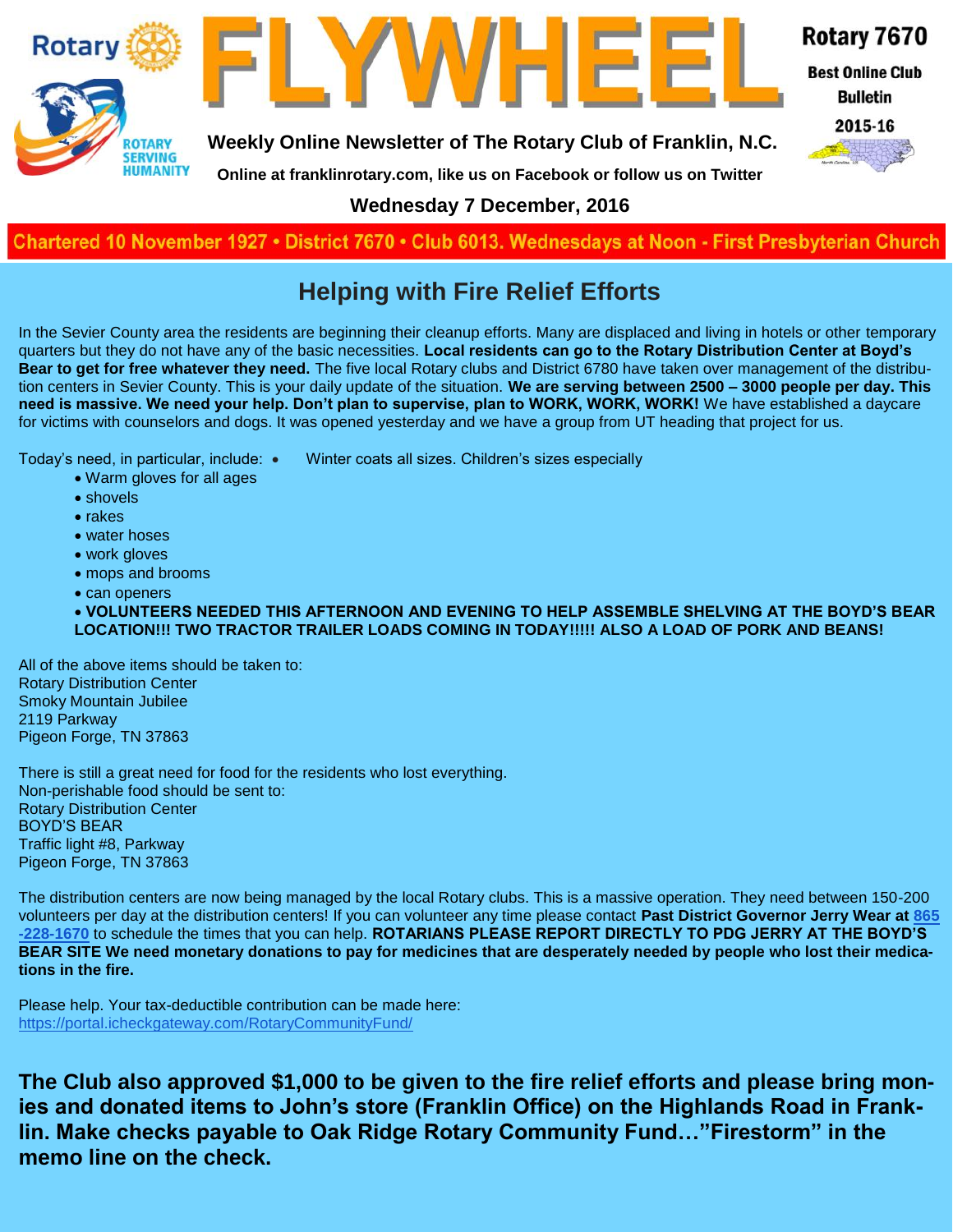

**Wednesday 7 December, 2016**

**Charted November 29, 1927 • District 7670 • Club 6013 Wednesdays at Noon - First Presbyterian Church**

## **Notes from The Top**

Wow, where do you start? The energy and excitement was electric from the moment the first child walked into Tartan Hall today. What has become a holiday tradition is for me the most exciting Rotary meeting of the year! To see these children chosen by the schools to come in and enjoy a great meal and then to be treated to a gift from Santa is very special. While it is just one of the many things we as Rotarians do, the gift of Happiness for these few minutes in these children's lives is priceless.

I would be remiss if I did not recognize the work that our fellow Rotarians put in to make this happen. Organizing, shopping, wrapping and all the other preparations. A special thank you to: Larry Hollifield, Patsy Parker, Susie Ledford, Debbie Tallent, Robin Jenkins, Jim Wilson (Santa), Bea and the other elves from our Interact club.



Thank you from ALL of us!

Thank you's go out to everyone that has or will bring things to donate to the relief effort in Gatlinburg. It is amazing what Rotary is doing there. It is not too late to donate goods or money to the cause. You can drop things off at Franklin Office & Art Supply, 161 Highlands Rd. Franklin, NC.

We look forward to sending a crew over to help in the Rotary Distribution Center that has been set up. Another great example of "Serving Humanity thru Service Above Self"

#### Lenny

p.s. Let Rotary help you procrastinators get to the International Convention. Sign up before December 15<sup>th</sup>. Turn in a copy of your registration to Jim Garner and the club will reimburse you \$100.00. You can't beat this deal at any other club!!

SO JUST DO IT !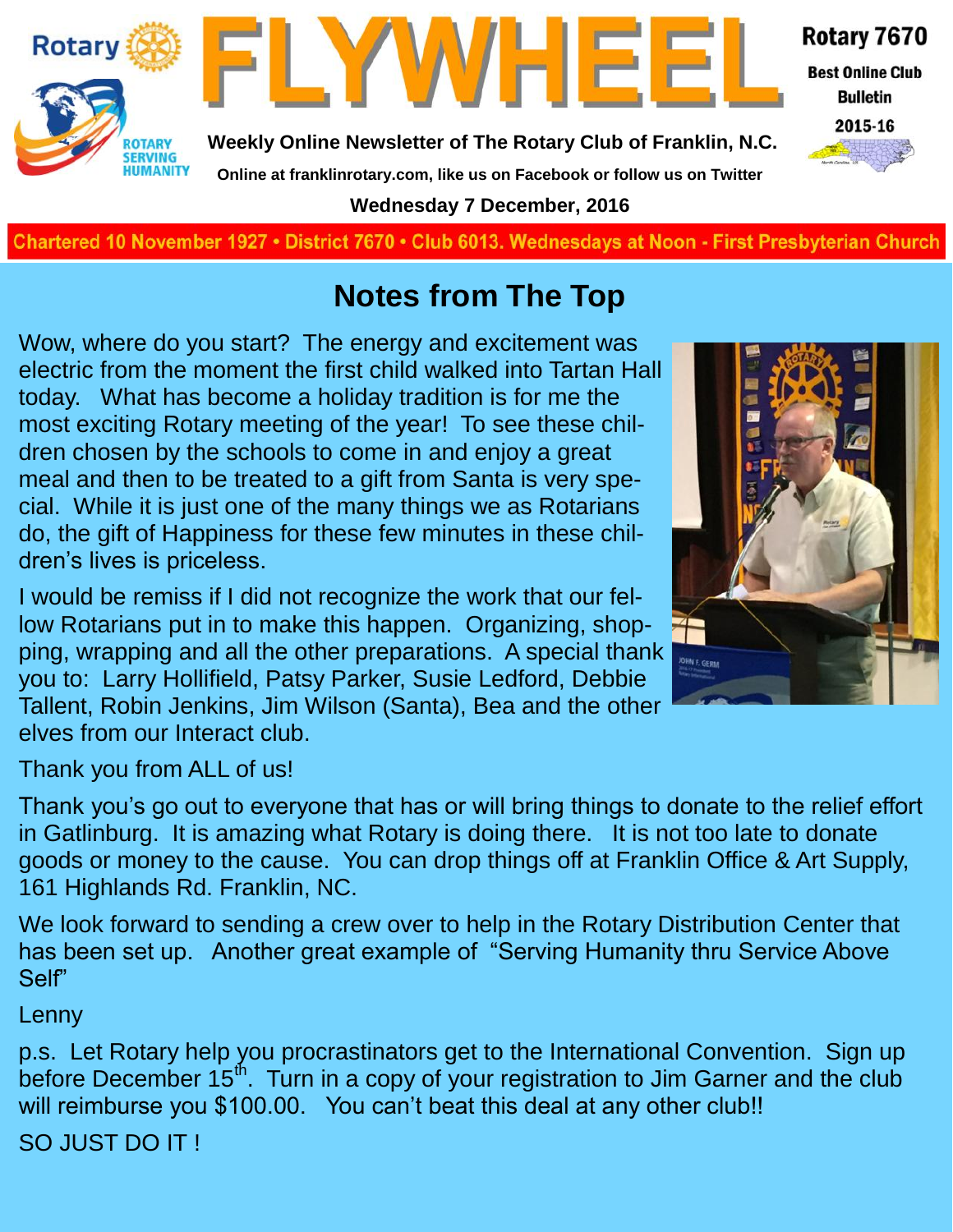

**Charted November 29, 1927 • District 7670 • Club 6013 Wednesdays at Noon - First Presbyterian Church**

## **Going To Panama in 2017 to Continue Project Panama DEPOSIT NEXT WEEK!**

In the spring of 2017 (March 24 – April 3) a team will once again visit Panama. The journey will be 10 days in duration with one full day spent in Panama City visiting historical sites including the Panama Canal, Another visiting and working in an Emberra Village on the Chagres River, several days in the Boquete area working in rural schools, and several days in Bocas del Toro working at a very remote indigenous school. Medical clinics will be conducted and repairs and renovations will be made to schools Personal cost per individual is currently estimated to be between \$1700 and \$1800 which will cover round trip airfare from the US, bus and air transportation, hotel accommodations, and meals while in Panama. Team members are required to have current passports and an international health insurance policy

The Franklin and Sylva Clubs will be primary sponsors of the project and provide team leadership, assist in identifying team members, and undertake fund raising activities in support of the project. The Boquete Club will identify work sites, provide all logistics related to the work "in country", as well as arrange one or two cultural gatherings to increase the team's understanding of the country and its people.

**A non-refundable deposit of \$100 is due with application prior to December 16, 2016.** One payment of \$500 is due on January 15 and 2 equal payments of \$600 are due on February 15 and March 15. There will be 6 team training classes February 15th-March 22nd. For an application to participate email Sandy Frazier at sandliz222@frontier.com